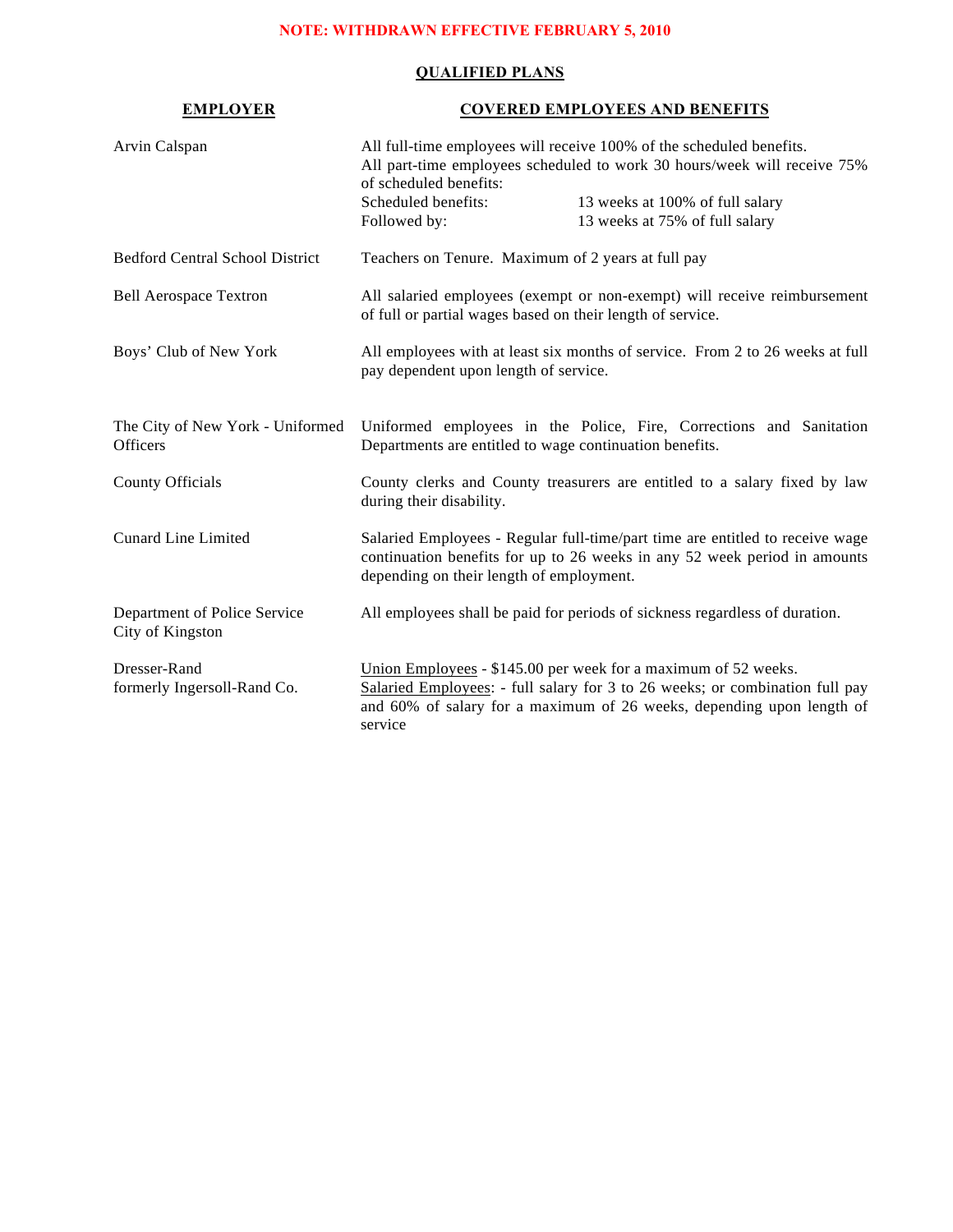## **QUALIFIED PLANS**

| <b>EMPLOYER</b>                                      | <b>COVERED EMPLOYEES AND BENEFITS</b>                                                                                                                                                                                                                                                                                                                                  |
|------------------------------------------------------|------------------------------------------------------------------------------------------------------------------------------------------------------------------------------------------------------------------------------------------------------------------------------------------------------------------------------------------------------------------------|
| <b>Federal District Court</b>                        | Justices only.                                                                                                                                                                                                                                                                                                                                                         |
| Ford Motor Co.                                       | All employees represented by the U.A.W. with one year or more of service are<br>entitled to benefits for 52 weeks equal to approximately 60% of the employees<br>weekly salary, as set forth in schedule of benefits contained in the U.A.W.<br>contract.                                                                                                              |
| G. A. T. X. Corporation                              | All employees. From one to six months at full pay; or combination of full pay<br>and two-thirds pay for a maximum of six months, depending upon length of<br>service.                                                                                                                                                                                                  |
| <b>General Motors</b>                                | See Ford above.                                                                                                                                                                                                                                                                                                                                                        |
| <b>International Paper Company</b>                   | Employees are entitled to receive disability benefits that vary in amount<br>according to a set schedule based on their salary level.                                                                                                                                                                                                                                  |
| John Hancock Mutual Life<br><b>Insurance Company</b> | Full Time Employees. 2 weeks of 100% of salary for every year of service with<br>a maximum of 26 weeks. 60% of salary for the remainder of the 26-week period<br>after the 100% benefits.                                                                                                                                                                              |
| Niagara Mohawk Power                                 | All employees. Benefits are payable for up to 26 weeks at 100% of salary.                                                                                                                                                                                                                                                                                              |
| Occidental Chemical Corp.                            | All employees (after successful completion of probationary period) - 55% of<br>base salary for a maximum of 26 weeks per disability.                                                                                                                                                                                                                                   |
| <b>Remington Arms Company</b>                        | All employees with at least one year of continuous service. Full wages for a<br>maximum of 6 months.                                                                                                                                                                                                                                                                   |
| Standard Microsystems Corp.                          | Non-exempt employees are entitled to disability benefits of up to 12 weeks per<br>illness per year according to a set schedule based on their years of service with<br>the firm.<br>Exempt employees are entitled to their full salary for the first three months and<br>75% of their base salary for the next three months for each unrelated accident or<br>illness. |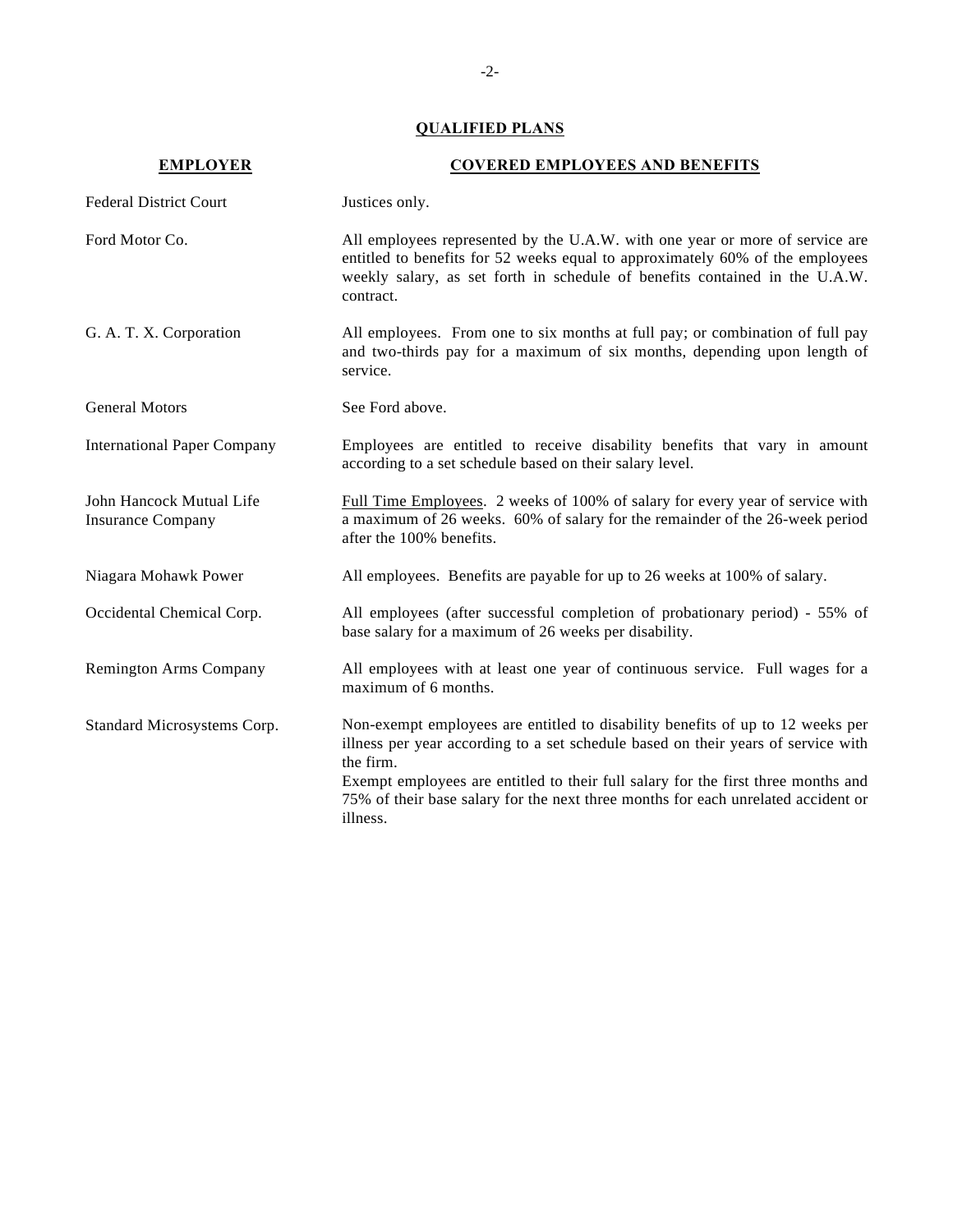## **QUALIFIED PLANS**

| <b>EMPLOYER</b>                                            | <b>COVERED EMPLOYEES AND BENEFITS</b><br>County judges and judges of family court are entitled to a salary fixed by<br>law during their disability.                                                                                           |  |
|------------------------------------------------------------|-----------------------------------------------------------------------------------------------------------------------------------------------------------------------------------------------------------------------------------------------|--|
| <b>State of New York Unified Court</b><br>Systems (Judges) |                                                                                                                                                                                                                                               |  |
| Sterling Winthrop, previously Sterling<br>Drug, Inc.       | All salaried employees who regularly work at least 20 hours per week.<br>From one to six months at 100% of salary, or combination of 100% and<br>60% (dependent upon length of service), commencing on the eighth<br>calendar day of absence. |  |
| United Biomedical, Inc.                                    | All Associates are entitled to salary continuance for a period of six weeks<br>starting with the date of the accident.                                                                                                                        |  |
| <b>US Armed Forces</b>                                     | All members of the Armed Forces                                                                                                                                                                                                               |  |
| Yonkers Police Department - City of<br>Yonker, N.Y.        | Police officers                                                                                                                                                                                                                               |  |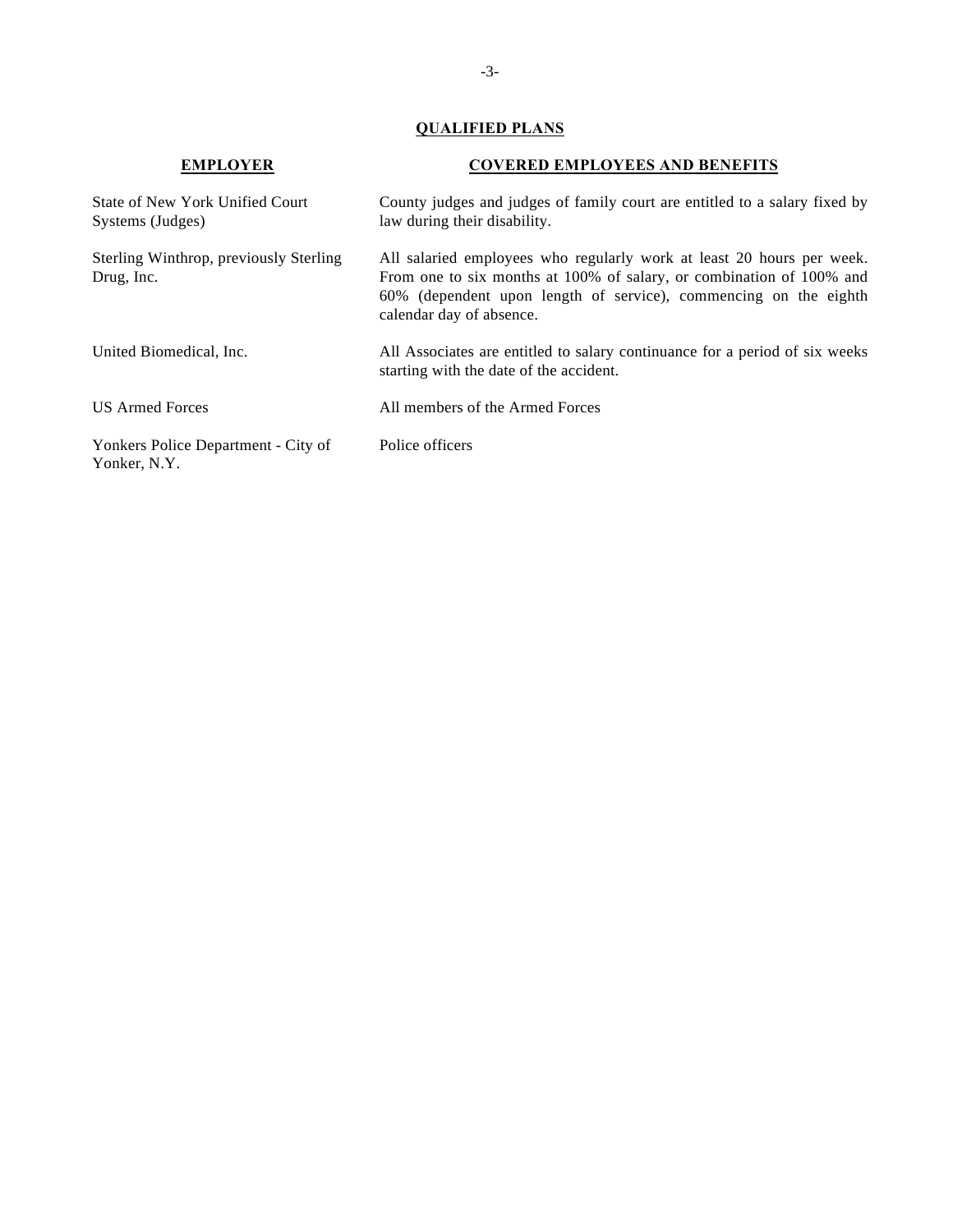#### **Non-Qualified Plans**

Akzo Chemicals Kemper National American Stock Exchange Lehman Brothers ASCAP Memorial Sloane Kettering Cancer Bankers Trust Co. Montgomery Ward Bausch & Lomb Co. National Bulk Carriers Big V Supermarket Nestle USA, Inc. City of Rochester New York Air Brake Co. Consolidated Edison Co. New York State Electric & Gas Corning Glass Works New York Telephone Cravath, Swaine & Moore NYNEX Cuddy & Feder Paramount Publishing Dean Witter Reynolds Price Chopper Supermarkets Depository Trust Company Prudential P & C Eastman Kodak Rueter's Unlimited Equitable Life Assurance Society, the Savin Corp. General Electric Scott Company H. Howmet Corp. St. Francis College Harris Corp. St. John's University Hayt, Hayt & Landau Transmation, Inc. Hazeltime Corp.  $U.S. Gypsum Co.$ Institutional Investor U.S. Trust Company of New York J.C. Penny W.W. Grainger, Inc. J.P. Morgan

AT&T Metropolitan Life Insurance Company Hattori Corp. Of America State of New York Department of Civil Service